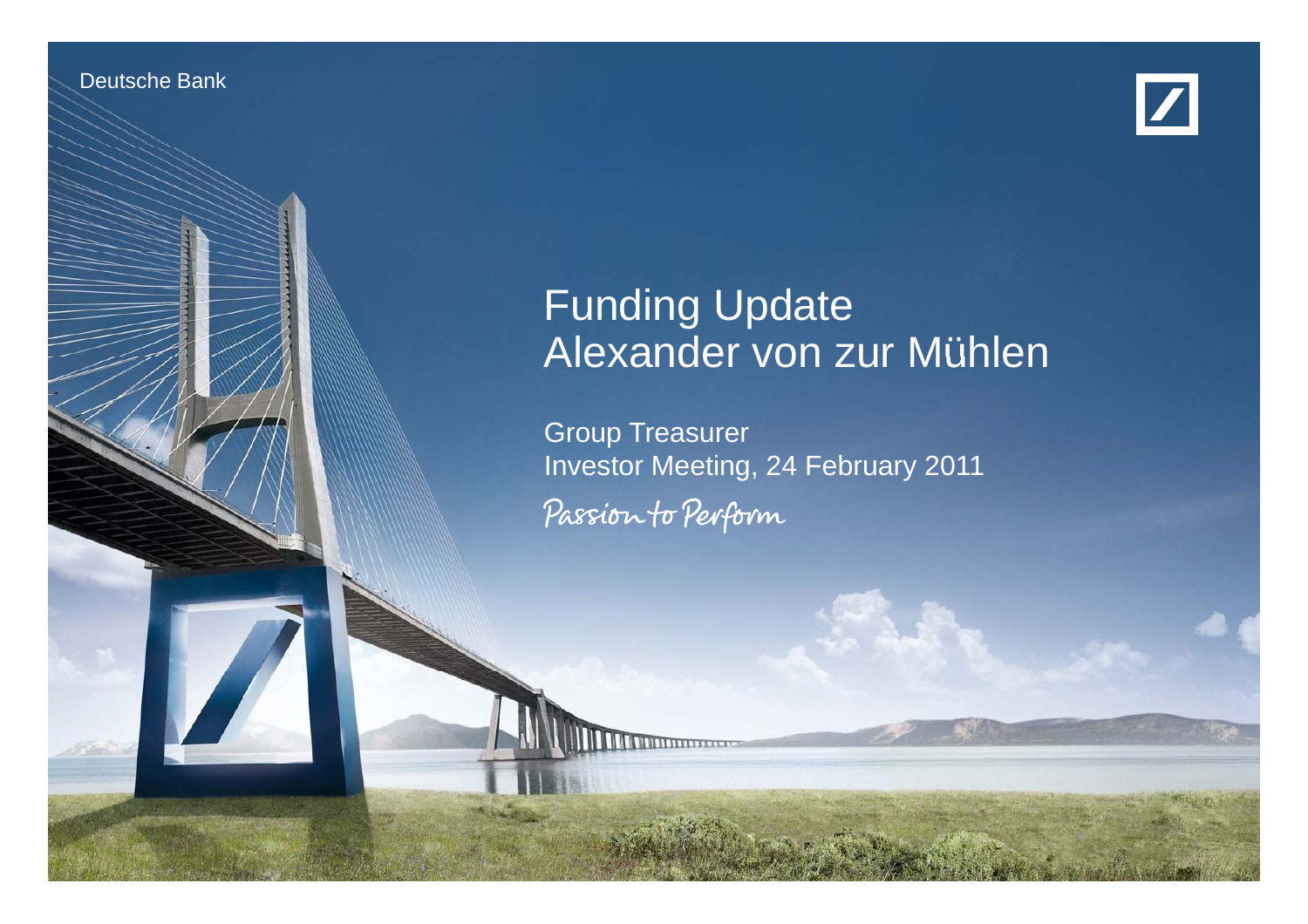# Deutsche Bank's funding costs are a source of competitive advantage



# Funding cost development Controller Conservations



Source:Bloomberg

- Challenging market conditions due to economic concerns, regulatory developments and Eurozone difficulties
- $\longrightarrow$  DB funding spreads remained relatively stable and market access unaffected throughout 2010
- $−$   $\epsilon$  23 bn issued in 2010 at an average spread of L+66; 42% sold via retail networks
- Modest 2011 Funding Plan of  $\in$  26 bn (€22 bn debt issuance, €4 bn term retail deposits), flexibility to adjust split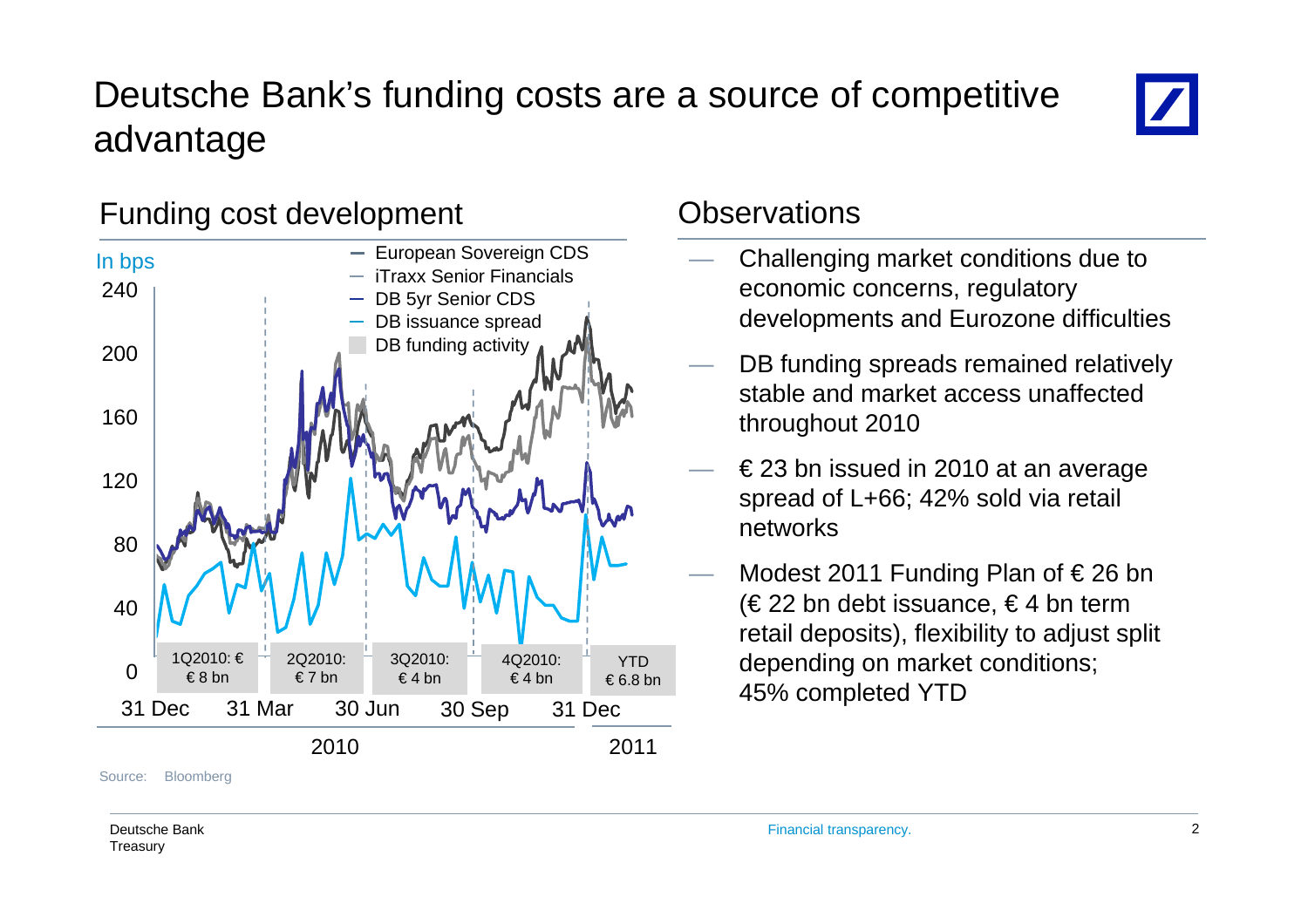# Timely and cost-effective funding through the crisis ~ €150 bn raised in capital markets since 2007



# Senior benchmark issuance: Deutsche Bank vs. peers

### Bps over Euribor / Libor



1) Triangles represent government-guaranteed issues and diamonds unguaranteed; all of Deutsche Bank's issues are non-government-guaranteed

Financial transparency. 3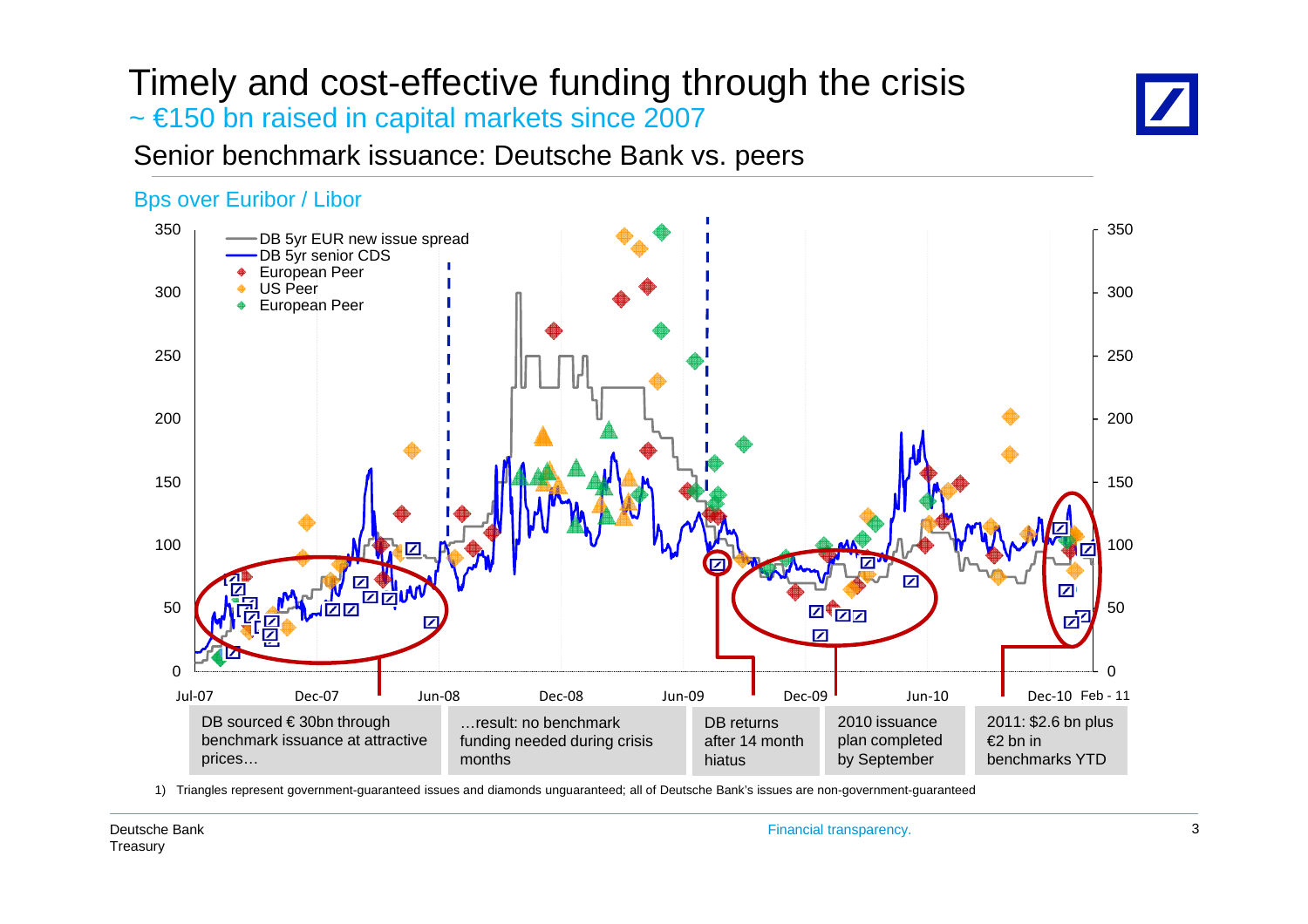# Funding update 45% of plan completed YTD

### Funding Plan 2011

- – Issuance plan comprises both benchmark transactions together with arbitrage-driven structured note and plain vanilla private placements
- Deposit campaigns with contractual maturity emphasis of >1yr <mark>\_\_\_\_\_\_\_\_\_\_\_\_\_\_\_</mark> –
- Fungibility between deposits and debt issuance allows flexibility depending on market development

# $\blacksquare$  Issuance activities YTD

- Total– YTD issuance at € 6.8bn (vs, € 3.1bn pro-rata plan), avg. tenor: 4.2yrs,  $\begin{array}{|l|} \hline \text{Total} \end{array}$ avg. spread: 61bps
- Raised \$ 2.6bn in US market at favourable levels relative to Euromarket
- –- Issued €2 bn 2yr FRN at 3m€+45bps; joint largest and tightest 2y FRN from non-AAA bank in 2011

# Deposit campaign update

- € 4.9bn generated YTD from 12-month deposit campaign vs. € 4bn full vear plan
- Pour plan deposit generation allows more flexible approach to issuance<br>
plan the stead of the solution is supposed to the solution of the solution of the solution of the solution of the solution of the solution of the solu

# ■ Pfandbrief program

- Up to € 2bn mortgage Pfandbrief planned for 2011
- Significant cost saving vs unsecured funding, particularly for longer tenors

| 2011: YTD Funding vs. Plan  |      |                 |
|-----------------------------|------|-----------------|
| in $\notin$ bn              | Plan | <b>2011 YTD</b> |
| <b>Capital</b>              | O    |                 |
| <b>Plain Vanilla Senior</b> | 11   | 4.6             |
| <b>Structured Senior</b>    | 9    | 2.2             |
| Pfandbrief                  | 2    | 0               |
| <b>Total Issuance</b>       | 22   | 6.8             |
| <b>Stable Deposits</b>      | 4    | 4.9             |
| Total                       | 26   | 11.7            |



Source: Bloomberg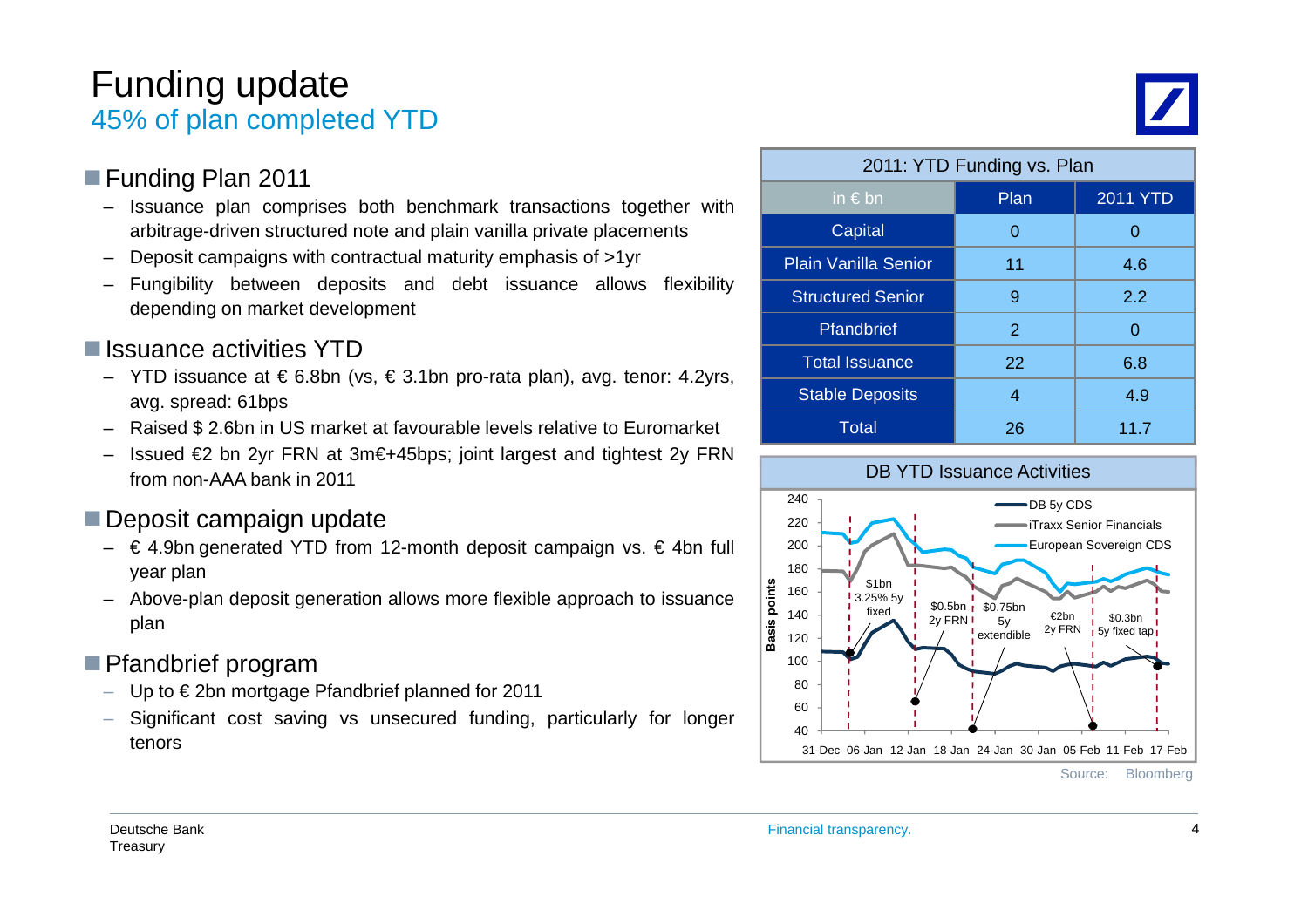# Balanced maturity profile Capital markets maturities as per 31 Dec 2010





- Concious decision, also during crisis, not to compromise duration of portfolio for short-term gains
- Capital markets maturities of €18bn in 2011; balanced outflows for the next 10yrs not exceeding € 20bn p.a.
- $\blacksquare$  Provides flexibility to increase stock of term debt as response to regulatory changes (NSFR: Net Stable Funding Ratio)